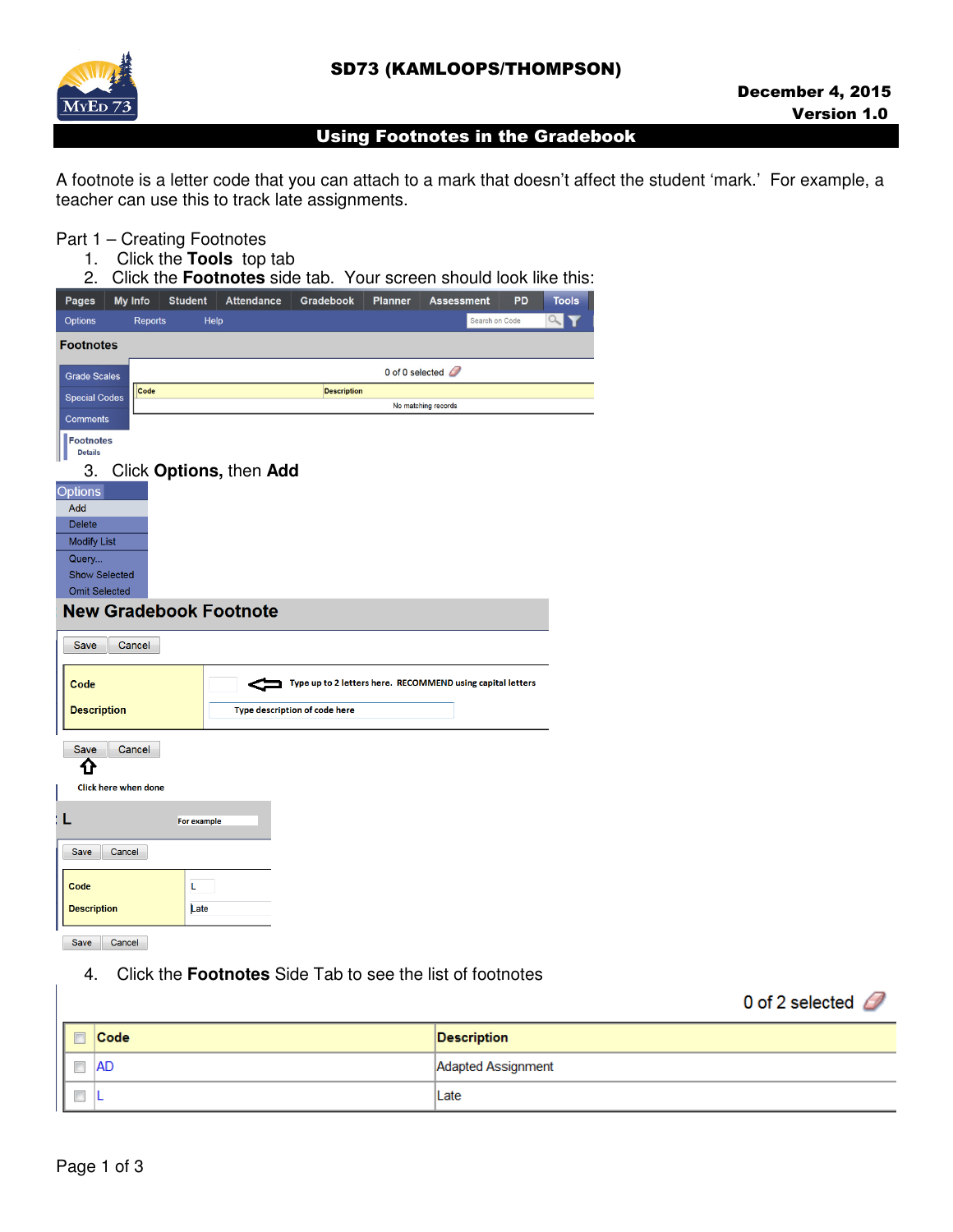# SD73 (KAMLOOPS/THOMPSON)



### Using Footnotes in the Gradebook

## Part 2 – Adding Footnotes to assignments

- 1. Click into the gradebook (**Gradebook** Top Tab, **Scores** side tab) for a particular course
- 2. Click the cell that you want to add the footnote to.

|                         |                | - |                |                |                |  |
|-------------------------|----------------|---|----------------|----------------|----------------|--|
| NHI                     | <b>NHI</b>     | 3 | 8              | 5              | $\overline{4}$ |  |
| Exc                     | 15             | 3 | 10.5           | NHI.           | 11 (二)         |  |
| NHI                     | 11             |   | NHI            | 5              | 13 中           |  |
| Exc                     | 17             | 4 | 10.5           |                | 15             |  |
| 17                      | 16             |   | NHI            | NHI            |                |  |
| 17                      | 12             | 5 | 9.5            | $\overline{5}$ |                |  |
| NHI                     | 17             | 5 | 10             | 5              | 18             |  |
| $\overline{\mathbf{8}}$ | 11             | 5 | $\overline{7}$ | 5              | 17             |  |
| Exc                     | 16             | 5 | 14.5           | 5              | 17             |  |
| $\overline{\mathbf{8}}$ | $\overline{9}$ | 1 | $\overline{9}$ | NHI            | 10             |  |
| 8                       | 13             | 3 | 19             |                | 15             |  |

3. Hit [Ctrl] + N to bring up a pick list of footnotes.

|                | Code              | <b>Description</b>                                  |
|----------------|-------------------|-----------------------------------------------------|
| $\circledcirc$ | <b>AD</b>         | <b>Adapted Assignment</b><br><b>Select Footnote</b> |
| ⋒              |                   | Late                                                |
| OK             | Cancel            |                                                     |
| œ              |                   |                                                     |
|                | <b>Click here</b> |                                                     |

### **Notes:**

- **1. You can only have one footnote per cell**.
- **2. Footnotes do not appear in the printed progress report**
- **3. Footnotes do not appear in the Parent/Student Portal**

| N <sub>H</sub><br>Q | NHI.            | 3              | 8               | 5    | $\overline{4}$ |
|---------------------|-----------------|----------------|-----------------|------|----------------|
| Exc                 | 15              | 3              | 10.5            | NHI- | 11 (二)         |
| NHI                 | 11              |                | NHI             | 5    | 13回            |
| Exc                 | 17              | $\overline{4}$ | 10.5            |      | 15             |
| 7                   | 16              |                | NHI             | NHI  |                |
| $\overline{7}$      | 12              | 5              | 9.5             | 5    | 9 <sub>1</sub> |
| NHI                 | 17              | 5              | 10 <sub>1</sub> | 5    | 8              |
| 8                   | 11              | 5              | $\overline{7}$  | 5    | $\overline{7}$ |
| Exc                 | 16              | 5              | 14.5            | 5    | 17             |
| 8                   | 9               | 1              | 19              | NHI  | 10             |
| $\mathbf{R}$        | 13 <sup>°</sup> | $\overline{a}$ | ۱q              |      | 15             |